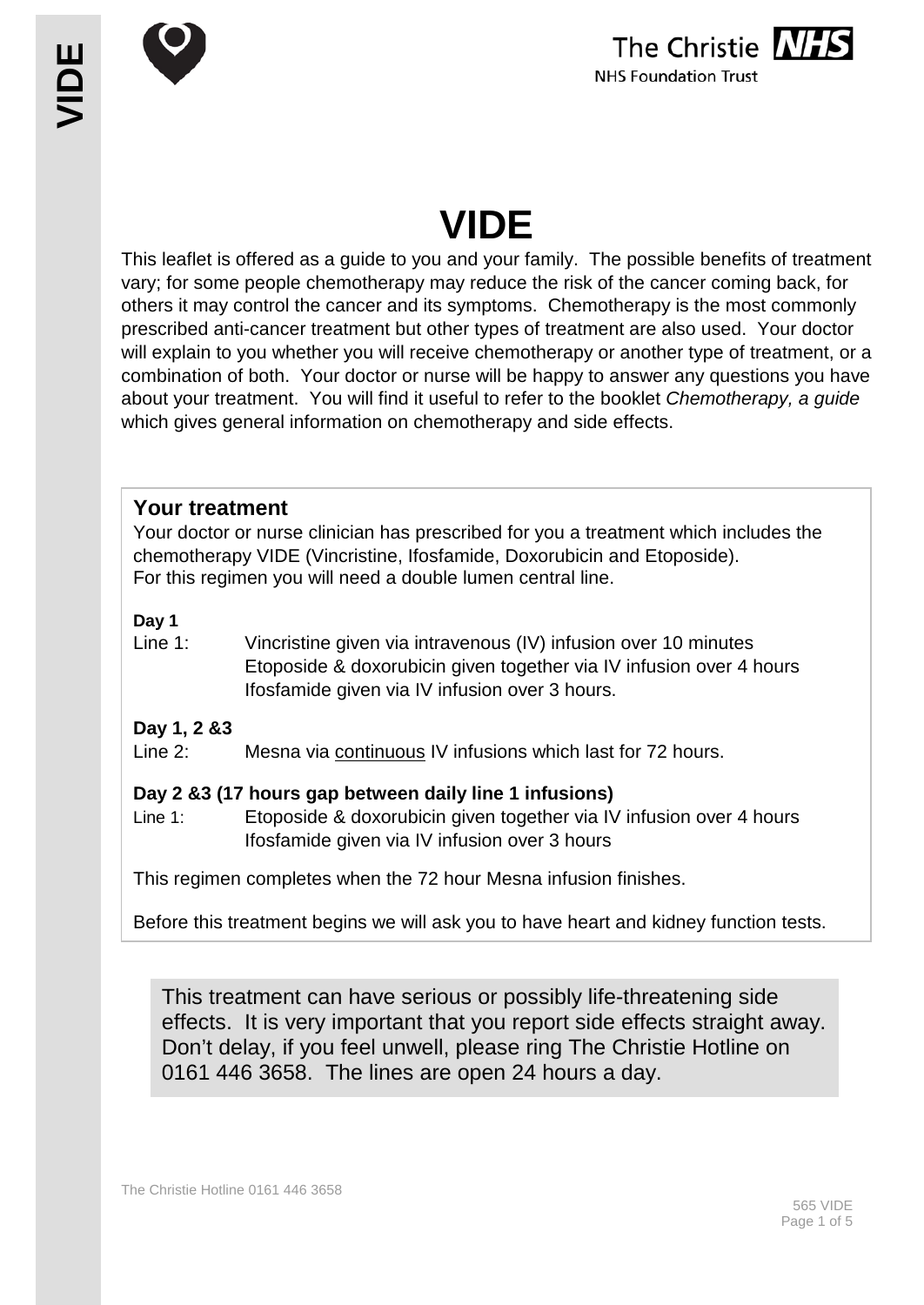#### **Increased risk of serious infection**

You are vulnerable to infection while you are having chemotherapy. Minor infections can become life-threatening in a matter of hours if left untreated. Symptoms of infection include fever, shivering, sweats, sore throat, diarrhoea, discomfort when you pass urine, cough or breathlessness. We recommend that you use a digital thermometer so you can check your temperature. You can buy one from your local chemist.

#### **If you feel unwell, you have symptoms of an infection or your temperature is 37.5ºC or above or below 36 ºC contact The Christie Hotline straight away**.

# **Possible side effects**

Chemotherapy can cause many different side effects. Some are more likely to occur than others. Everyone is different and not everyone gets all the side effects. Most side effects are usually temporary, but in some rare cases they can be life-threatening. It is important to tell your hospital doctor or nurse about any side effects so they can be monitored and, where possible, treated.

#### **Common side effects (more than 1 in 100)**

#### • **Nausea and vomiting**

The severity of this varies from person to person. Anti-sickness medication maybe given along with your chemotherapy to prevent this. You may also be given anti-sickness tablets to take home. If you continue to feel or be sick contact your GP or this hospital because your anti-sickness medication may need to be changed or increased.

#### • **Loss of appetite**

A dietician or specialist nurse at your hospital can give advice and tips on boosting appetite, coping with eating difficulties and maintaining weight.

#### • **Taste changes**

You may notice that your food tastes different. Normal taste will usually come back after the treatment finishes.

#### • **Sore mouth**

Your mouth may become sore or dry, or you may notice small mouth ulcers during this treatment. Drinking plenty of fluids and cleaning your teeth regularly and gently with a soft toothbrush can help to reduce the risk of this happening. We can prescribe a mouthwash for you to use during treatment. You can dilute this with water if your mouth is sore. For ask your doctor or nurse for further advice. There is also general mouth care information in the chemotherapy booklet. If you continue to have a sore mouth, please contact The Christie Hotline.

#### • **Anaemia (low number of red blood cells)**

While having this treatment you maybe become anaemic. This may make you feel tired and breathless. Let your doctor or nurse know if these symptoms are a problem. You may need a blood transfusion.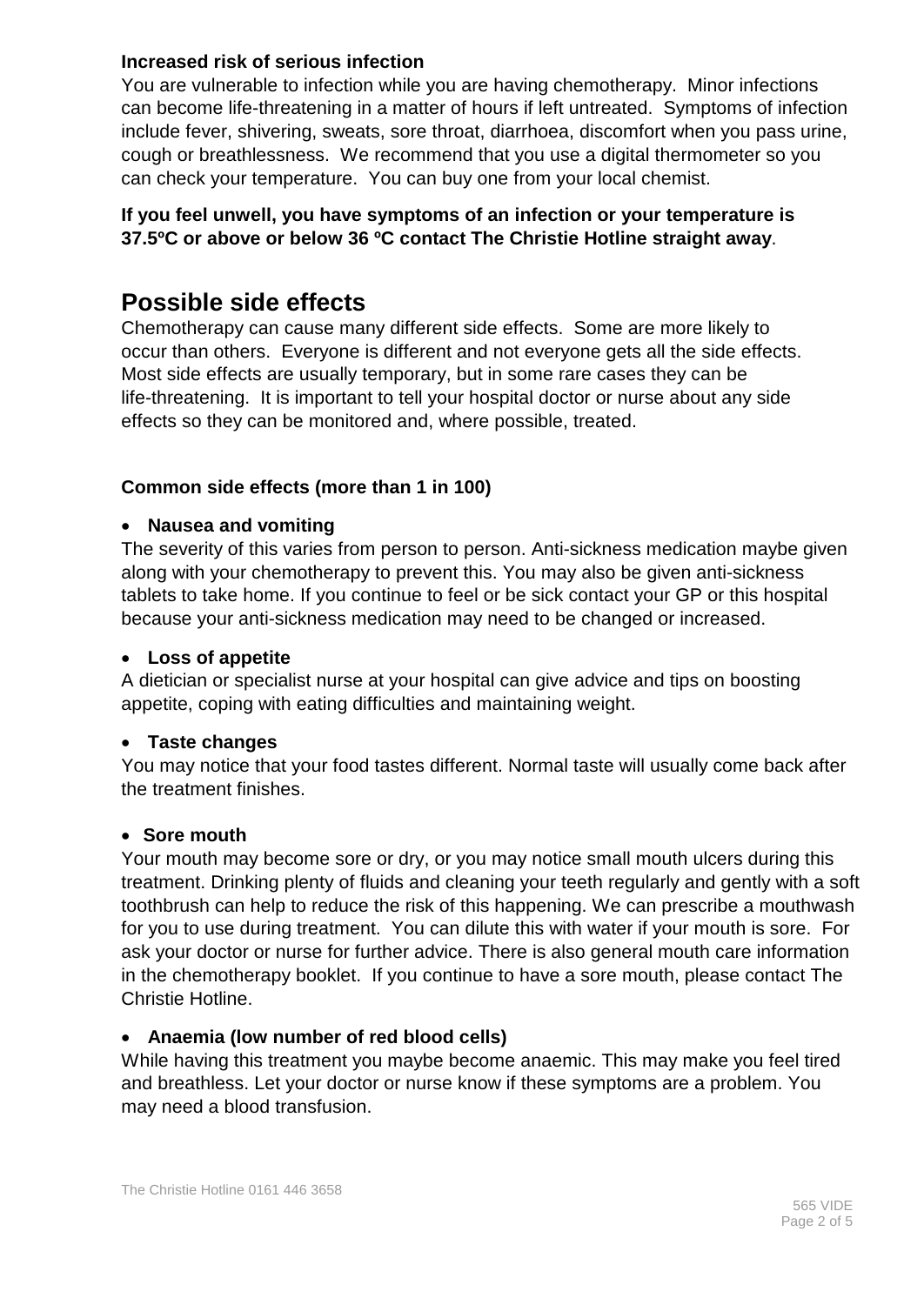#### • **Lethargy**

Some chemotherapy may make you feel tired and lacking in energy. It can be frustrating when you feel unable to cope with routine tasks. If you do feel tired, rest as often as you need to. If necessary take time off work, school or college. Gentle exercise such as walking can be beneficial.

#### • **Irritation to the brain**

Ifosfamide can cause irritation to the brain. You may notice vivid dreams while you are on the drip (while the chemotherapy is actually been given). Sometimes people get very drowsy and sleepy or may have visual hallucinations. Please tell the nurse if you begin to feel any of these symptoms. These symptoms usually quickly go away if the drip is stopped and there are not any permanent side effects. However, rarely, ifosfamide can cause a loss of consciousness which can last for several days. Your doctor or nurse can give you more information about this.

#### • **Hair loss**

Hair loss is usually total. The hair falls out gradually 10-14 days following your first course of treatment, but it varies from person to person. Please remember that this is a temporary side effect and your hair will grow back when your treatment is completed. If you would like an appointment with The Christie wig service can be arranged for you. To do this you need to visit the Cancer Information Centre.

#### • **Skin and nail changes**

**Skin changes:** The skin on your hands and feet may become very dry, red and sore with some cracking. Tell your doctor. Cream and tablets can be prescribed to help. Your chemotherapy dose may need to change. Try to keep your hands and feet cool and if possible, uncovered.

**Hyperpigmentation:** Your skin may appear darker in colour or lightly tanned, especially around the joints. This is known as hyperpigmentation. Asian and African-Caribbean people may develop noticeable light patches on their skin. The skin will return to normal when treatment is finished.

**Increased sensitivity to the sun:** Your skin will tan or burn in the sun more easily. Sit in the shade, avoid too much sun and use sunblock cream and wear a hat.

#### • **Tingling and numbness in the fingers and toes**

This is usually only mild and temporary. Please report these symptoms to your doctor on your next hospital visit. Rarely, this may be permanent.

#### • **Red urine**

Doxorubicin, because of its red colour may discolour your urine red or pink for 24 to 48 hours following treatment. This is normal and nothing to worry about.

#### **Uncommon side effects (less than 1 in 10)**

#### • **Constipation**

This occasionally occurs with the drug vincristine. It is important to drink plenty of fluids and eat foods high in fibre. If you feel constipated tell your doctor who may prescribe a suitable laxative. Ask the staff for a copy of 'Eating: Help Yourself' which has useful ideas about diet when you are having treatment.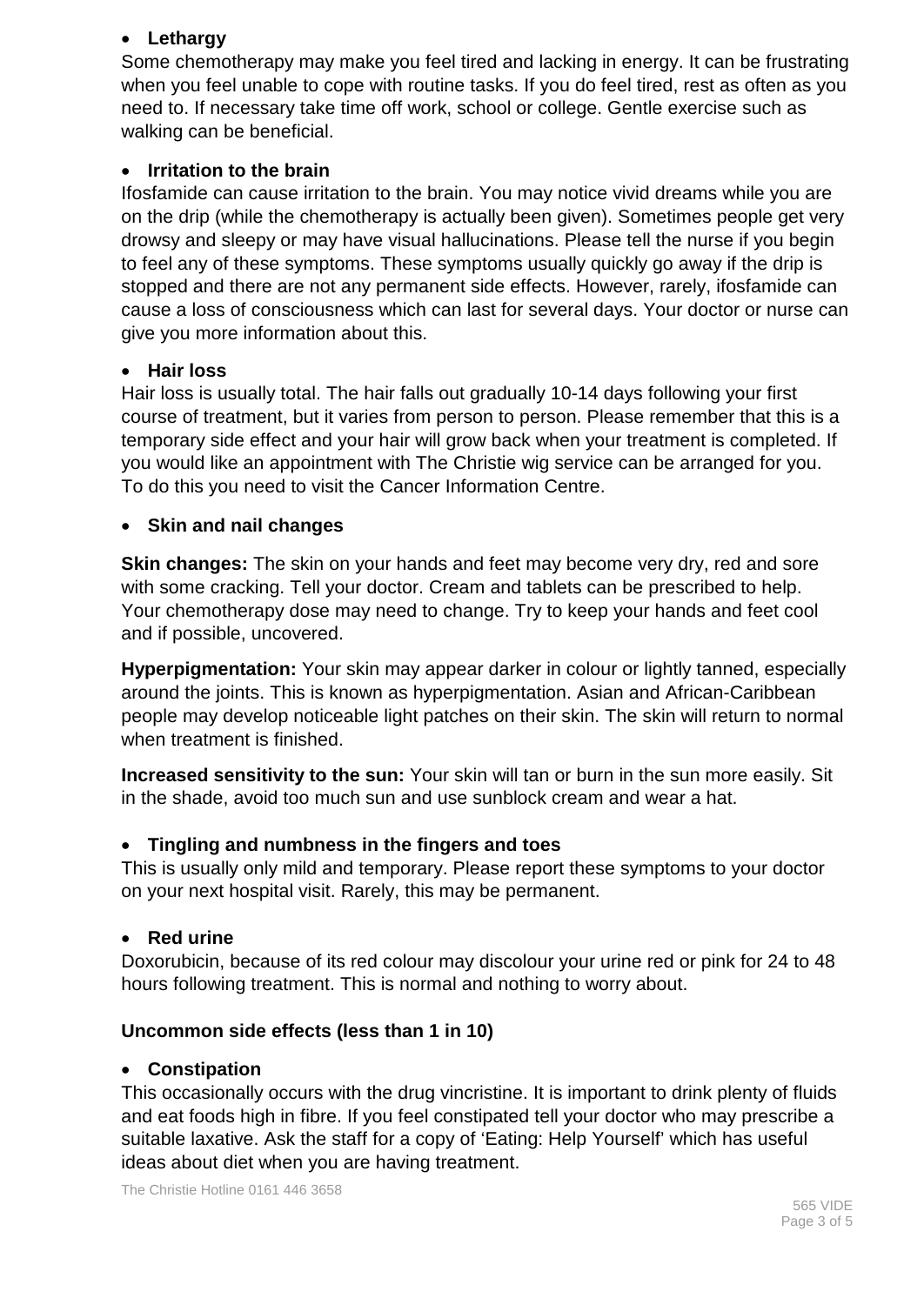### • **Bruising or bleeding**

This treatment can reduce the production of platelets which help the blood clot. Let your doctor know if you have any unexplained bruising or bleeding, such as nose bleeds, bloodspots or rashes on the skin, and bleeding gums. You may need a platelet transfusion.

#### • **Diarrhoea**

This can usually be controlled with medicine, but tell your doctor if it is severe or if it continues. It is important to drink plenty of fluids if you have diarrhoea.

#### • **Weakness of the heart**

Doxorubicin can affect your heart. It can weaken the heart muscle. This is uncommon and is associated with the total dose of the treatment. Your treatment will not exceed the maximum dose. If there is any concern about your heart, a scan of the heart will be done before the start of your treatment.

#### • **Bladder irritation**

Ifosfamide may cause a burning sensation or irritation on passing urine because the chemotherapy irritates the bladder wall. You will receive a drug called mesna with you chemotherapy to help prevent this side effect. Try to drink plenty of fluids throughout the treatment and pass urine as soon as the urge is felt. If you have a burning sensation or irritation on passing urine, please inform your doctor at The Christie.

#### • **Sleeplessness and headaches**

These effects are very rare but it is important to let your doctor know straight away.

#### • **Allergic reaction**

Signs of an allergic reaction include skin rashes and itching, a high temperature, shivering, a red face, dizziness, breathlessness, anxiety and a desire to pass urine. You will be monitored for any signs of an allergic reaction during treatment but it is a rare side effect.

#### **Serious and potentially life threatening side effects**

In a small proportion of patients chemotherapy can result in very severe side effects which may rarely result in death. The team caring for you will discuss the risk of these side effects with you.

#### • **Herbal medicine**

Some herbal medicine including St John's Wort can affect the chemotherapy. You should let your doctor or nurse know if you are taking any herbal medication, complementary or alternative medicines, including vitamins, minerals and medicines purchased over-the-counter.